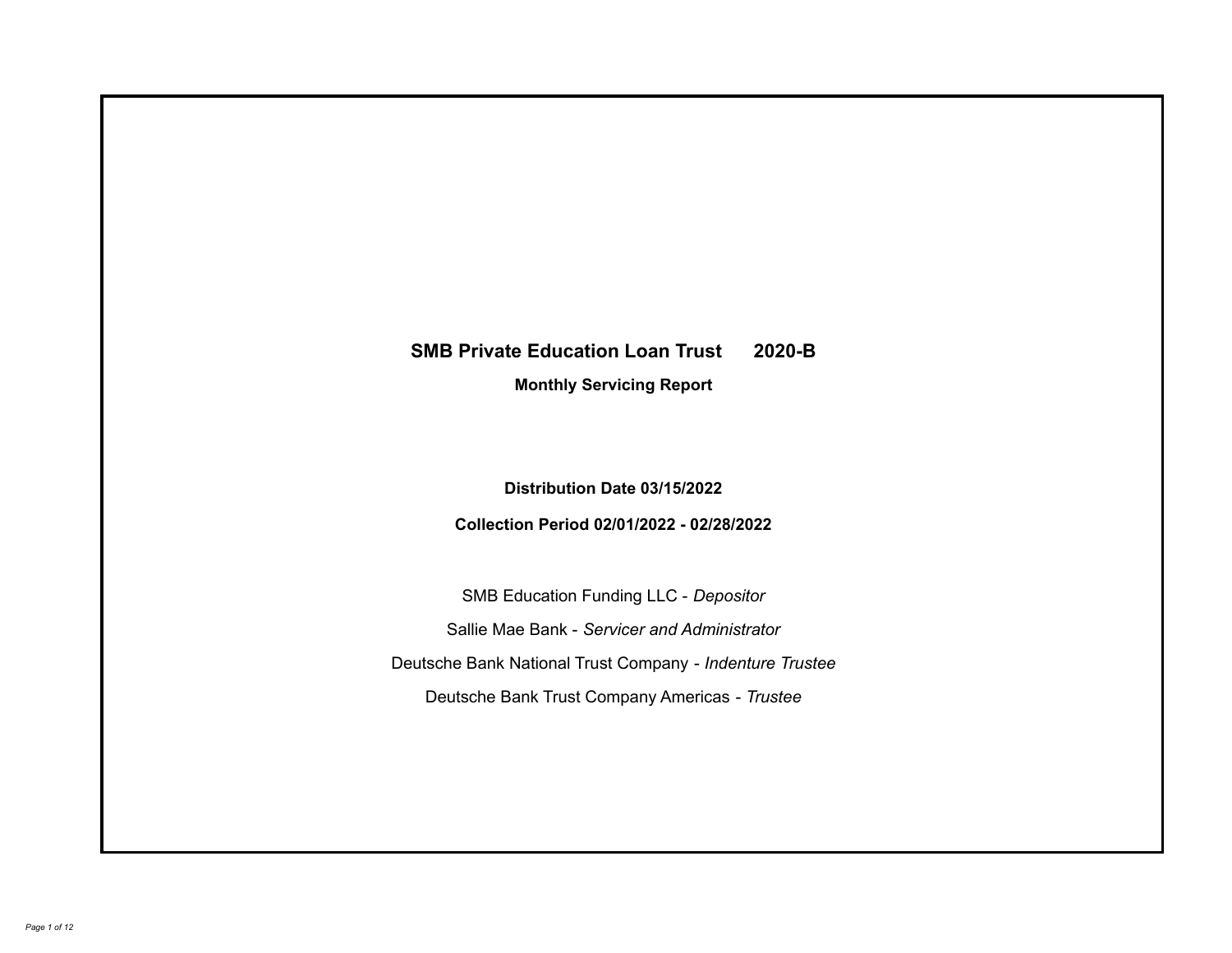A

| <b>Student Loan Portfolio Characteristics</b>                                                                             | <b>Settlement Date</b><br>08/12/2020 | 01/31/2022                                         | 02/28/2022                                         |
|---------------------------------------------------------------------------------------------------------------------------|--------------------------------------|----------------------------------------------------|----------------------------------------------------|
| <b>Principal Balance</b><br>Interest to be Capitalized Balance                                                            | \$734,844,784.09<br>52,295,956.84    | \$567,742,534.54<br>33,929,000.48                  | \$556,640,741.79<br>33,112,780.87                  |
| Pool Balance                                                                                                              | \$787,140,740.93                     | \$601,671,535.02                                   | \$589,753,522.66                                   |
| Weighted Average Coupon (WAC)<br>Weighted Average Remaining Term<br>Number of Loans<br>Number of Borrowers<br>Pool Factor | 8.62%<br>138.65<br>63,922<br>60,883  | 8.60%<br>134.10<br>50,541<br>48,271<br>0.764376056 | 8.67%<br>133.76<br>49,674<br>47,456<br>0.749235165 |
| Since Issued Total Constant Prepayment Rate (1)                                                                           |                                      | 14.06%                                             | 14.23%                                             |

| <b>Debt Securities</b> | Cusip/Isin | 02/15/2022       | 03/15/2022       |
|------------------------|------------|------------------|------------------|
| A <sub>1</sub> A       | 78449XAA0  | \$366,970,901.13 | \$357,169,855.03 |
| A1B                    | 78449XAB8  | \$33,027,381.11  | \$32,145,286.96  |
|                        | 78449XAC6  | \$53,000,000.00  | \$53,000,000.00  |

| $\overline{\phantom{1}}$<br>u | <b>Certificates</b> | <b>Cusip/Isin</b> | 02/15/2022   | 03/15/2022   |
|-------------------------------|---------------------|-------------------|--------------|--------------|
|                               | Residual            | 78449X102         | \$100,000.00 | \$100,000.00 |

| <b>Account Balances</b> | 02/15/2022     | 03/15/2022     |
|-------------------------|----------------|----------------|
| Reserve Account Balance | \$2,002,442.00 | \$2,002,442.00 |

| E. | <b>Asset / Liability</b>               | 02/15/2022       | 03/15/2022       |
|----|----------------------------------------|------------------|------------------|
|    | Overcollateralization Percentage       | 24.71%           | 25.00%           |
|    | Specified Overcollateralization Amount | \$150,417,883.76 | \$147,438,380.67 |
|    | Actual Overcollateralization Amount    | \$148,673,252.78 | \$147,438,380.67 |

(1) For additional information, see 'Since Issued CPR Methodology' found in section VIII of this report .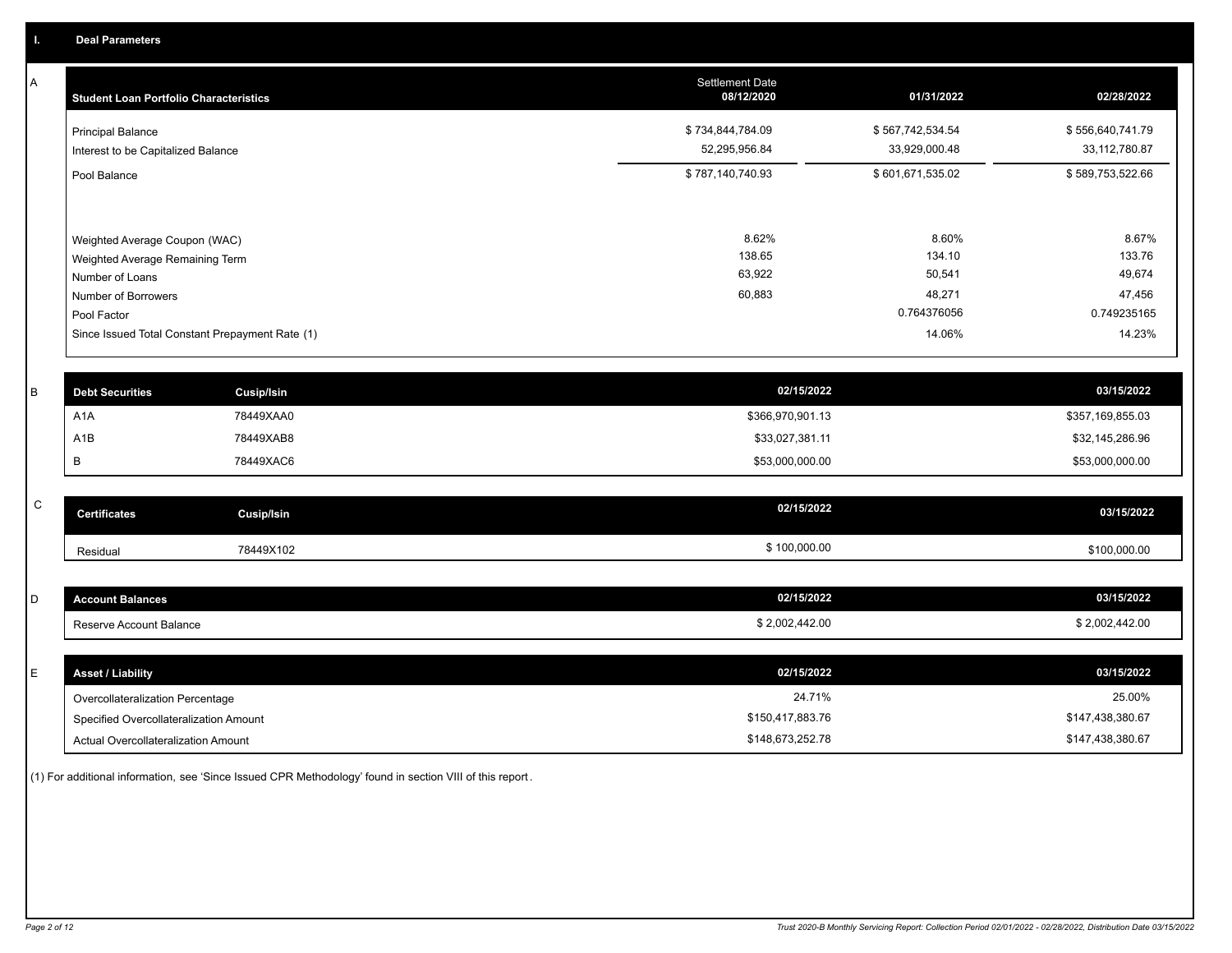## **II. 2020-B Trust Activity 02/01/2022 through 02/28/2022**

## A **Student Loan Principal Receipts**

| <b>Total Principal Receipts</b>  | \$11,822,531.95 |
|----------------------------------|-----------------|
| <b>Other Principal Deposits</b>  | 216,632.49      |
| Servicer Principal Reimbursement | 0.00            |
| Seller Principal Reimbursement   | 0.00            |
| <b>Borrower Principal</b>        | 11,605,899.46   |

#### B **Student Loan Interest Receipts**

| <b>Total Interest Receipts</b>  | \$3,070,593.44 |
|---------------------------------|----------------|
| Other Interest Deposits         | 3,277.60       |
| Servicer Interest Reimbursement | 0.00           |
| Seller Interest Reimbursement   | 0.00           |
| <b>Borrower Interest</b>        | 3,067,315.84   |

| C       | <b>Recoveries on Realized Losses</b>                             | \$90,226.92     |
|---------|------------------------------------------------------------------|-----------------|
| D       | <b>Investment Income</b>                                         | \$320.24        |
| Е       | <b>Funds Borrowed from Next Collection Period</b>                | \$0.00          |
| F.      | <b>Funds Repaid from Prior Collection Period</b>                 | \$0.00          |
| G       | Loan Sale or Purchase Proceeds                                   | \$0.00          |
| H       | Initial Deposits to Distribution Account                         | \$0.00          |
|         | <b>Excess Transferred from Other Accounts</b>                    | \$0.00          |
| J       | <b>Borrower Benefit Reimbursements</b>                           | \$0.00          |
| K       | <b>Other Deposits</b>                                            | \$0.00          |
| L       | <b>Other Fees Collected</b>                                      | \$0.00          |
| M       | <b>AVAILABLE FUNDS</b>                                           | \$14,983,672.55 |
| N       | Non-Cash Principal Activity During Collection Period             | \$720,739.20    |
| $\circ$ | Aggregate Purchased Amounts by the Depositor, Servicer or Seller | \$219,910.09    |
| P       | Aggregate Loan Substitutions                                     | \$0.00          |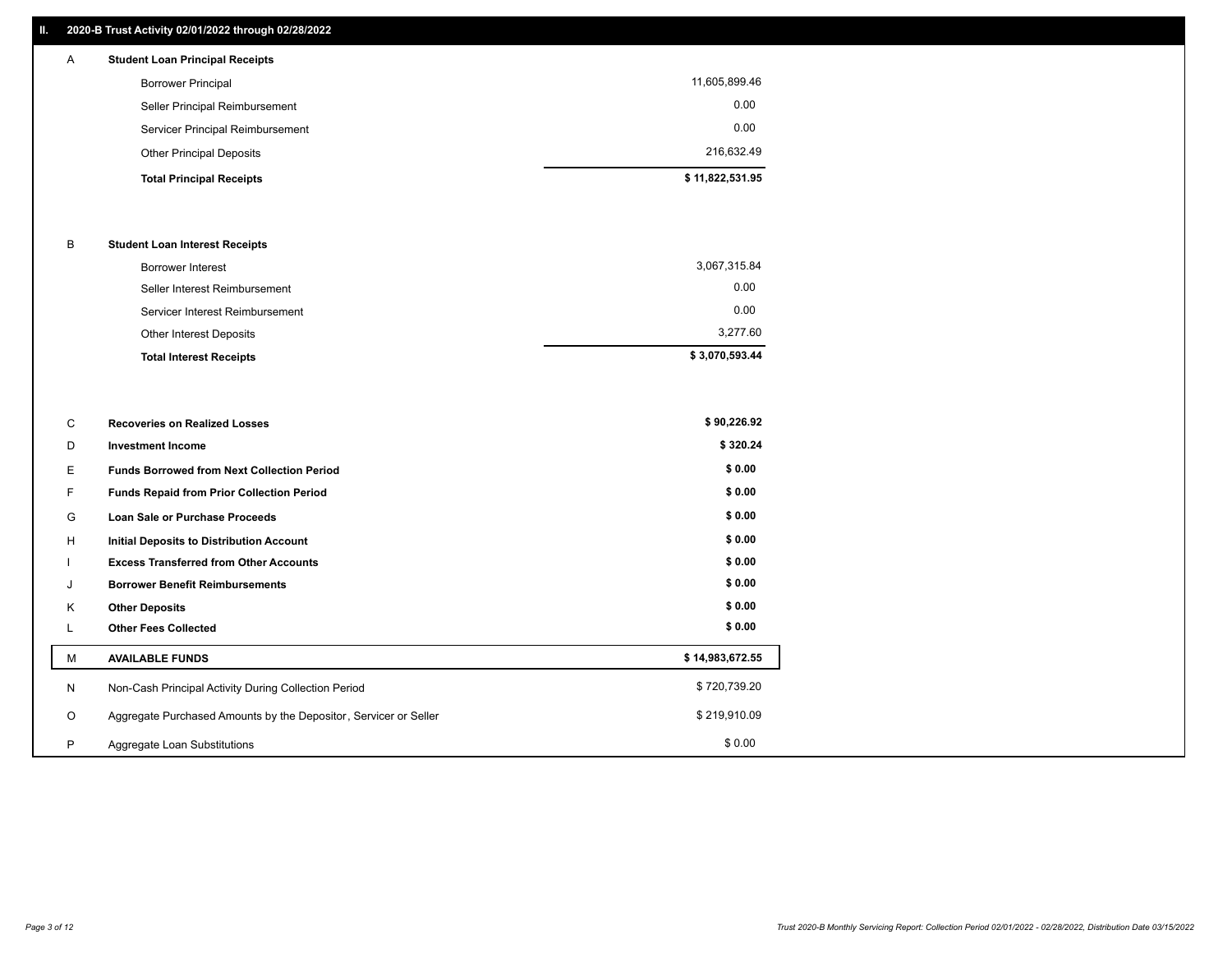|                   | <b>Loans by Repayment Status</b> |                          |         |                                                                  |                |                            |                          |         |                                                           |                |                            |
|-------------------|----------------------------------|--------------------------|---------|------------------------------------------------------------------|----------------|----------------------------|--------------------------|---------|-----------------------------------------------------------|----------------|----------------------------|
|                   |                                  |                          |         | 02/28/2022                                                       |                |                            |                          |         | 01/31/2022                                                |                |                            |
|                   |                                  | <b>Wtd Avg</b><br>Coupon | # Loans | <b>Principal and</b><br><b>Interest Accrued</b><br>to Capitalize | % of Principal | % of Loans in<br>Repay (1) | <b>Wtd Avg</b><br>Coupon | # Loans | Principal and<br><b>Interest Accrued</b><br>to Capitalize | % of Principal | % of Loans in<br>Repay (1) |
| INTERIM:          | IN SCHOOL                        | 9.93%                    | 3,723   | \$53,842,967.31                                                  | 9.130%         | $-$ %                      | 9.85%                    | 3,933   | \$56,500,819.29                                           | 9.391%         | $-$ %                      |
|                   | GRACE                            | 9.85%                    | 1,236   | \$17,598,394.33                                                  | 2.984%         | $-$ %                      | 9.80%                    | 1,294   | \$18,207,608.49                                           | 3.026%         | $-$ %                      |
|                   | <b>DEFERMENT</b>                 | 9.36%                    | 3,138   | \$42,220,231.24                                                  | 7.159%         | $-$ %                      | 9.28%                    | 3,080   | \$41,067,939.84                                           | 6.826%         | $-$ %                      |
| <b>REPAYMENT:</b> | <b>CURRENT</b>                   | 8.37%                    | 39,350  | \$444,130,555.61                                                 | 75.308%        | 93.287%                    | 8.31%                    | 40,042  | \$454,883,497.87                                          | 75.603%        | 93.618%                    |
|                   | 30-59 DAYS DELINQUENT            | 9.12%                    | 948     | \$13,263,427.05                                                  | 2.249%         | 2.786%                     | 9.30%                    | 970     | \$13,620,976.44                                           | 2.264%         | 2.803%                     |
|                   | 60-89 DAYS DELINQUENT            | 9.32%                    | 495     | \$7,148,136.32                                                   | 1.212%         | 1.501%                     | 9.23%                    | 464     | \$5,911,261.41                                            | 0.982%         | 1.217%                     |
|                   | 90+ DAYS DELINQUENT              | 9.24%                    | 386     | \$5,533,725.56                                                   | 0.938%         | 1.162%                     | 8.72%                    | 277     | \$4,200,772.90                                            | 0.698%         | 0.865%                     |
|                   | <b>FORBEARANCE</b>               | 8.22%                    | 398     | \$6,016,085.24                                                   | 1.020%         | 1.264%                     | 8.46%                    | 481     | \$7,278,658.78                                            | 1.210%         | 1.498%                     |
| <b>TOTAL</b>      |                                  |                          | 49,674  | \$589,753,522.66                                                 | 100.00%        | 100.00%                    |                          | 50,541  | \$601,671,535.02                                          | 100.00%        | 100.00%                    |

Percentages may not total 100% due to rounding \*

1 Loans classified in "Repayment" include any loan for which interim interest only, \$25 fixed payments or full principal and interest payments are due.

|                | <b>Loans by Borrower Status</b>                                                                                            |                          |         |                                                                  |                |                                |                          |         |                                                           |                |                                |
|----------------|----------------------------------------------------------------------------------------------------------------------------|--------------------------|---------|------------------------------------------------------------------|----------------|--------------------------------|--------------------------|---------|-----------------------------------------------------------|----------------|--------------------------------|
|                |                                                                                                                            |                          |         | 02/28/2022                                                       |                |                                | 01/31/2022               |         |                                                           |                |                                |
|                |                                                                                                                            | <b>Wtd Avg</b><br>Coupon | # Loans | <b>Principal and</b><br><b>Interest Accrued</b><br>to Capitalize | % of Principal | % of Loans in<br>P&I Repay (2) | <b>Wtd Avg</b><br>Coupon | # Loans | Principal and<br><b>Interest Accrued</b><br>to Capitalize | % of Principal | % of Loans in<br>P&I Repay (2) |
| INTERIM:       | IN SCHOOL                                                                                                                  | 9.43%                    | 7,342   | \$105,294,818.14                                                 | 17.854%        | $-$ %                          | 9.37%                    | 7,740   | \$110,419,343.34                                          | 18.352%        | $-$ %                          |
|                | GRACE                                                                                                                      | 9.40%                    | 2,373   | \$32,911,358.01                                                  | 5.581%         | $-$ %                          | 9.32%                    | 2,497   | \$34,525,870.32                                           | 5.738%         | $-$ %                          |
|                | <b>DEFERMENT</b>                                                                                                           | 8.90%                    | 5,605   | \$73,728,720.49                                                  | 12.502%        | $-$ %                          | 8.82%                    | 5,506   | \$72,057,108.45                                           | 11.976%        | $-$ %                          |
| P&I REPAYMENT: | <b>CURRENT</b>                                                                                                             | 8.28%                    | 32,200  | \$346,834,214.20                                                 | 58.810%        | 91.799%                        | 8.21%                    | 32,677  | \$354,476,415.62                                          | 58.915%        | 92.151%                        |
|                | 30-59 DAYS DELINQUENT                                                                                                      | 9.08%                    | 899     | \$12,541,776.27                                                  | 2.127%         | 3.320%                         | 9.31%                    | 922     | \$13,026,815.49                                           | 2.165%         | 3.386%                         |
|                | 60-89 DAYS DELINQUENT                                                                                                      | 9.33%                    | 476     | \$6,960,647.21                                                   | 1.180%         | 1.842%                         | 9.24%                    | 451     | \$5,789,708.17                                            | 0.962%         | 1.505%                         |
|                | 90+ DAYS DELINQUENT                                                                                                        | 9.24%                    | 381     | \$5,465,903.10                                                   | 0.927%         | 1.447%                         | 8.71%                    | 264     | \$4,072,876.63                                            | 0.677%         | 1.059%                         |
|                | <b>FORBEARANCE</b>                                                                                                         | 8.22%                    | 398     | \$6,016,085.24                                                   | 1.020%         | 1.592%                         | 8.46%                    | 484     | \$7,303,397.00                                            | 1.214%         | 1.899%                         |
| <b>TOTAL</b>   |                                                                                                                            |                          | 49,674  | \$589,753,522.66                                                 | 100.00%        | 100.00%                        |                          | 50,541  | \$601,671,535.02                                          | 100.00%        | 100.00%                        |
|                | Percentages may not total 100% due to rounding                                                                             |                          |         |                                                                  |                |                                |                          |         |                                                           |                |                                |
| $\overline{2}$ | Loans classified in "P&I Repayment" includes only those loans for which scheduled principal and interest payments are due. |                          |         |                                                                  |                |                                |                          |         |                                                           |                |                                |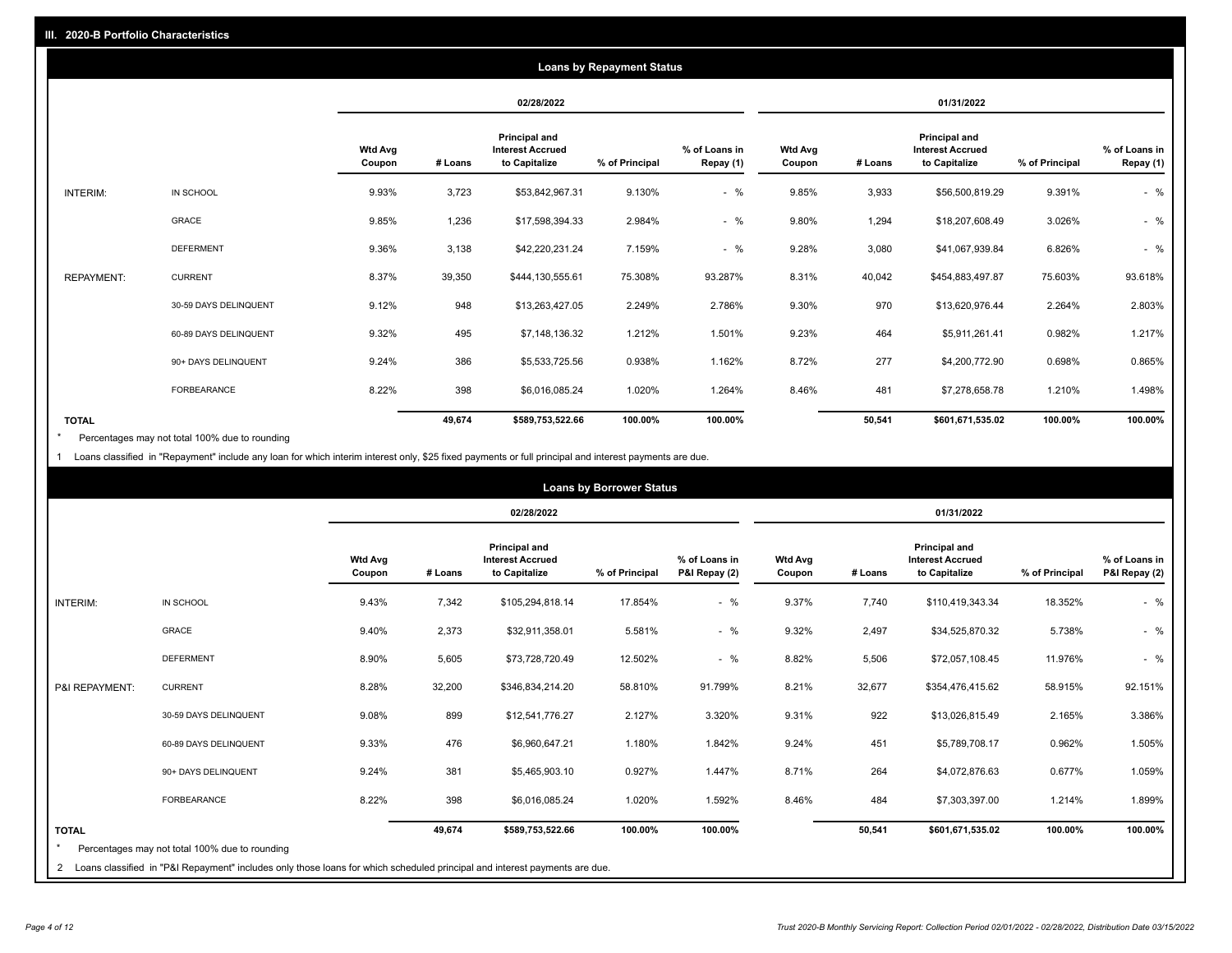|                                                                                                  | 2/28/2022        | 1/31/2022        |
|--------------------------------------------------------------------------------------------------|------------------|------------------|
| Pool Balance                                                                                     | \$589,753,522.66 | \$601,671,535.02 |
| Total # Loans                                                                                    | 49,674           | 50,541           |
| Total # Borrowers                                                                                | 47,456           | 48,271           |
| Weighted Average Coupon                                                                          | 8.67%            | 8.60%            |
| Weighted Average Remaining Term                                                                  | 133.76           | 134.10           |
| Percent of Pool - Cosigned                                                                       | 92.4%            | 92.4%            |
| Percent of Pool - Non Cosigned                                                                   | 7.6%             | 7.6%             |
| Borrower Interest Accrued for Period                                                             | \$3,676,436.34   | \$4,157,385.39   |
| Outstanding Borrower Interest Accrued                                                            | \$37,506,644.26  | \$38,610,826.86  |
| Gross Principal Realized Loss - Periodic *                                                       | \$917,316.11     | \$988,608.63     |
| Gross Principal Realized Loss - Cumulative *                                                     | \$11,790,361.65  | \$10,873,045.54  |
| Recoveries on Realized Losses - Periodic                                                         | \$90,226.92      | \$83,527.25      |
| Recoveries on Realized Losses - Cumulative                                                       | \$1,135,315.30   | \$1,045,088.38   |
| Net Losses - Periodic                                                                            | \$827,089.19     | \$905,081.38     |
| Net Losses - Cumulative                                                                          | \$10,655,046.35  | \$9,827,957.16   |
| Non-Cash Principal Activity - Capitalized Interest                                               | \$1,639,472.53   | \$1,293,146.57   |
| Since Issued Total Constant Prepayment Rate (CPR) (1)                                            | 14.23%           | 14.06%           |
| <b>Loan Substitutions</b>                                                                        | \$0.00           | \$0.00           |
| <b>Cumulative Loan Substitutions</b>                                                             | \$0.00           | \$0.00           |
| <b>Unpaid Servicing Fees</b>                                                                     | \$0.00           | \$0.00           |
| <b>Unpaid Administration Fees</b>                                                                | \$0.00           | \$0.00           |
| <b>Unpaid Carryover Servicing Fees</b>                                                           | \$0.00           | \$0.00           |
| Note Interest Shortfall                                                                          | \$0.00           | \$0.00           |
| Loans in Modification                                                                            | \$24,855,501.62  | \$25,471,635.09  |
| % of Loans in Modification as a % of Loans in Repayment (P&I)                                    | 6.69%            | 6.75%            |
|                                                                                                  |                  |                  |
| % Annualized Gross Principal Realized Loss - Periodic as a %<br>of Loans in Repayment (P&I) * 12 | 2.96%            | 3.14%            |
|                                                                                                  |                  |                  |
| % Gross Principal Realized Loss - Cumulative as a % of<br>Original Pool Balance                  | 1.50%            | 1.38%            |
|                                                                                                  |                  |                  |

\* In accordance with the Servicer's current policies and procedures, after September 1, 2017 loans subject to bankruptcy claims generally will not be reported as a charged- off unless and until they are delinquent for 120

(1) For additional information, see 'Since Issued CPR Methodology' found in section VIII of this report .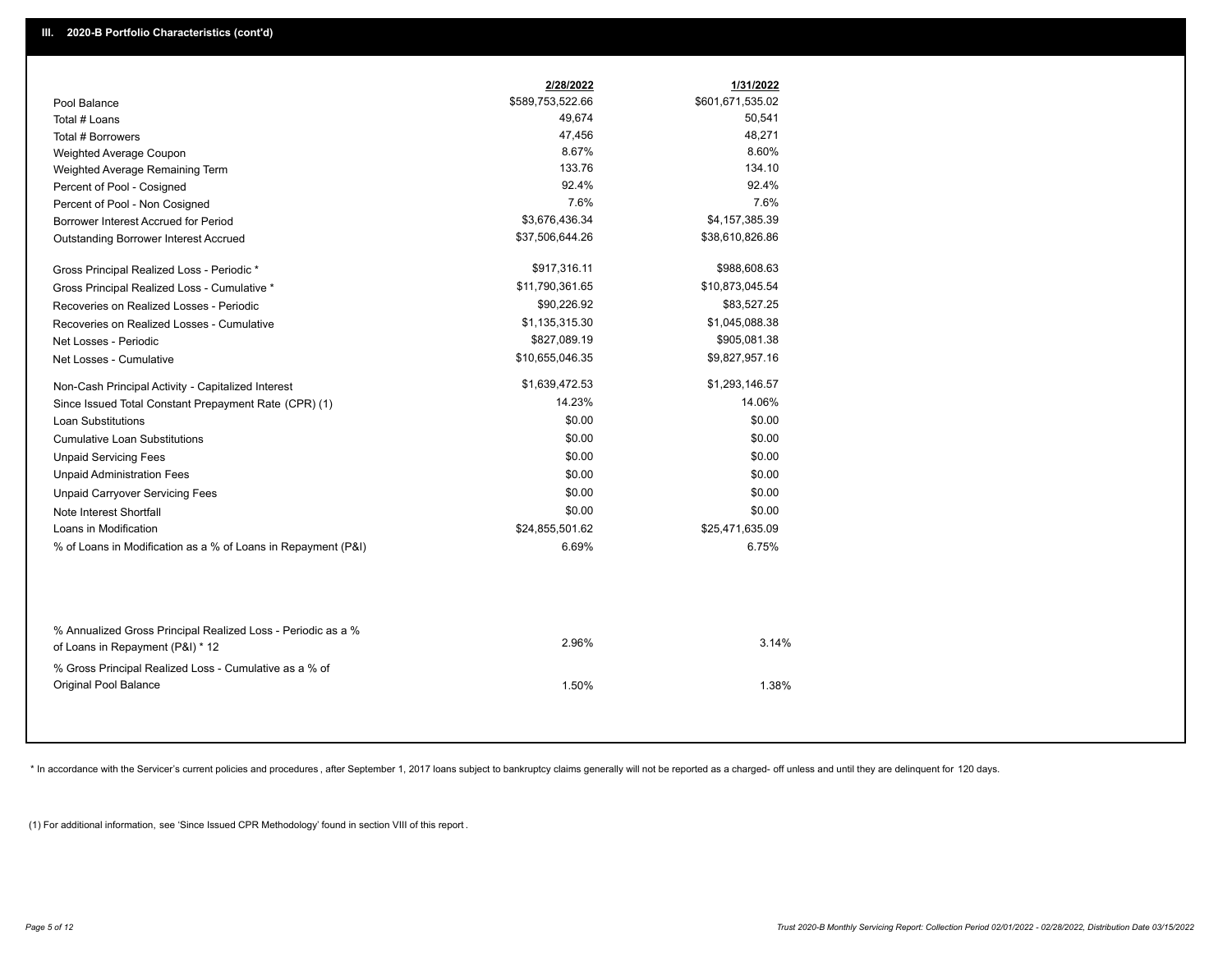## **Loan Program**

A

|                                    | Weighted<br>Average | # LOANS  | <b>\$ AMOUNT</b> | $%$ *    |
|------------------------------------|---------------------|----------|------------------|----------|
| - Smart Option Interest-Only Loans | 7.45%               | 11,933   | \$102,664,401.60 | 17.408%  |
| - Smart Option Fixed Pay Loans     | 8.68%               | 12,235   | \$180,803,154.61 | 30.657%  |
| - Smart Option Deferred Loans      | 9.07%               | 25,506   | \$306,285,966.45 | 51.935%  |
| - Other Loan Programs              | $0.00\%$            | $\Omega$ | \$0.00           | 0.000%   |
| <b>Total</b>                       | 8.67%               | 49,674   | \$589,753,522.66 | 100.000% |

\* Percentages may not total 100% due to rounding

B

C

**Index Type**

|                       | Weighted<br>Average | # LOANS | <b>\$ AMOUNT</b> | $%$ *     |
|-----------------------|---------------------|---------|------------------|-----------|
| - Fixed Rate Loans    | 9.53%               | 22,853  | \$285,100,988.00 | 48.342%   |
| - LIBOR Indexed Loans | 7.86%               | 26,821  | \$304,652,534.66 | 51.658%   |
| - Other Index Rates   | $0.00\%$            |         | \$0.00           | $0.000\%$ |
| <b>Total</b>          | 8.67%               | 49,674  | \$589,753,522.66 | 100.000%  |

\* Percentages may not total 100% due to rounding

## **Weighted Average Recent FICO**

| 2,998<br>2,827<br>5,385 | \$36,122,698.13<br>\$33,469,625.18<br>\$65,634,116.54 | 6.125%<br>5.675% |
|-------------------------|-------------------------------------------------------|------------------|
|                         |                                                       |                  |
|                         |                                                       |                  |
|                         |                                                       | 11.129%          |
| 10,816                  | \$134,324,929.21                                      | 22.776%          |
| 27,646                  | \$320,179,821.67                                      | 54.290%          |
| $\overline{2}$          | \$22,331.93                                           | $0.004\%$        |
| 49,674                  | \$589,753,522.66                                      | 100.000%         |
|                         |                                                       |                  |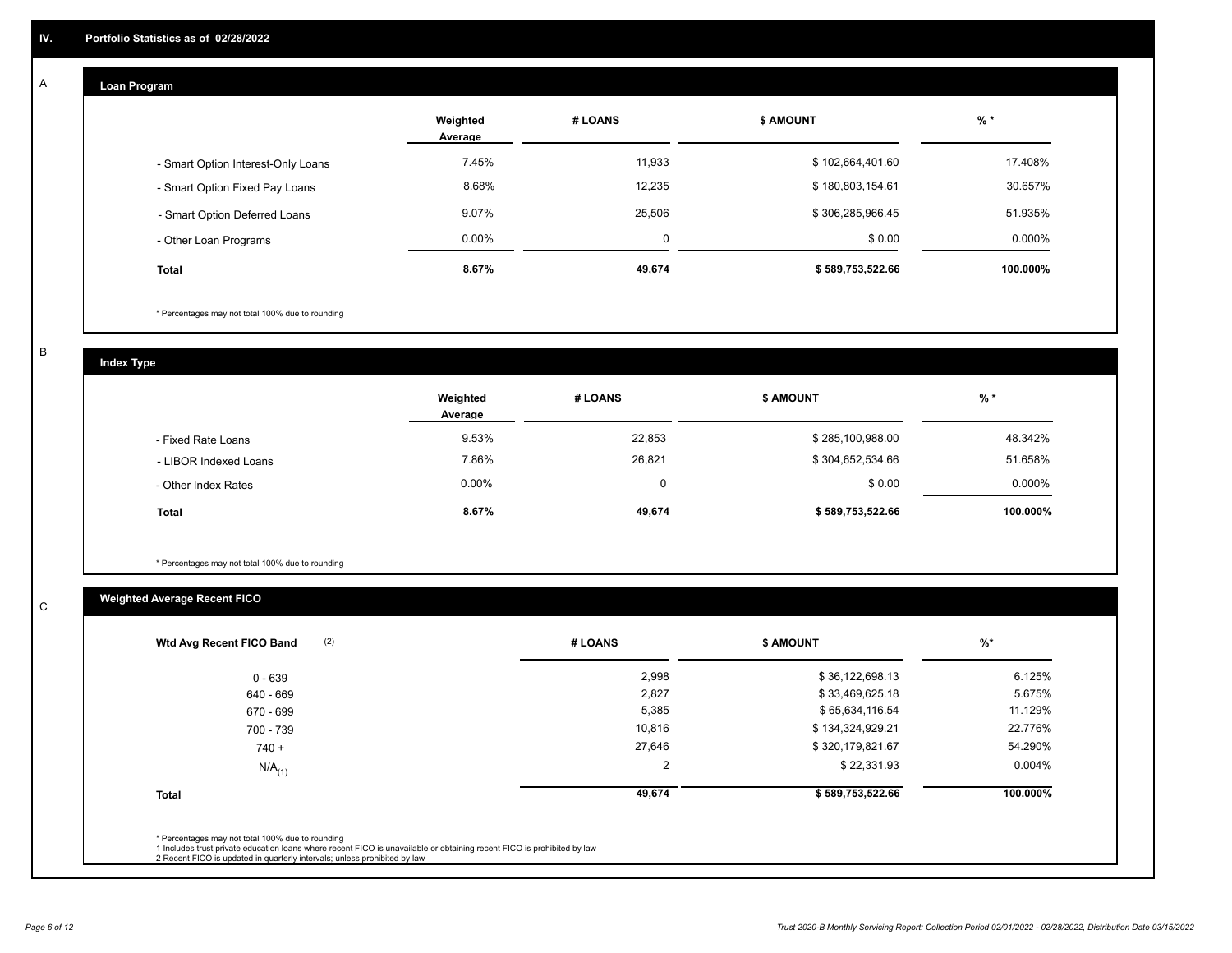| V. |                                      | 2020-B Reserve Account and Principal Distribution Calculations                       |                  |  |
|----|--------------------------------------|--------------------------------------------------------------------------------------|------------------|--|
| А. |                                      | <b>Reserve Account</b>                                                               |                  |  |
|    |                                      | Specified Reserve Account Balance                                                    | \$2,002,442.00   |  |
|    |                                      | Actual Reserve Account Balance                                                       | \$2,002,442.00   |  |
| В. | <b>Principal Distribution Amount</b> |                                                                                      |                  |  |
|    | i.                                   | Class A Notes Outstanding                                                            | \$399,998,282.24 |  |
|    | ii.                                  | Pool Balance                                                                         | \$589,753,522.66 |  |
|    | iii.                                 | First Priority Principal Distribution Amount (i - ii)                                | \$0.00           |  |
|    | iv.                                  | Class A and B Notes Outstanding                                                      | \$452,998,282.24 |  |
|    | ۷.                                   | First Priority Principal Distribution Amount                                         | \$0.00           |  |
|    | vi.                                  | Pool Balance                                                                         | \$589,753,522.66 |  |
|    | vii.                                 | Specified Overcollateralization Amount                                               | \$147,438,380.67 |  |
|    | viii.                                | Regular Principal Distribution Amount (if (iv > 0, (iv - v) - (vi - vii))            | \$10,683,140.25  |  |
|    | ix.                                  | Pool Balance                                                                         | \$589,753,522.66 |  |
|    | х.                                   | 10% of Initial Pool Balance                                                          | \$78,714,074.09  |  |
|    | xi.                                  | First Priority Principal Distribution Amount                                         | \$0.00           |  |
|    | xii.                                 | Regular Principal Distribution Amount                                                | \$10,683,140.25  |  |
|    | xiii.                                | Available Funds (after payment of waterfall items A through I)                       | \$3,364,143.80   |  |
|    |                                      | xiv. Additional Principal Distribution Amount (if(vi <= x,min(xiii, vi - xi - xii))) | \$0.00           |  |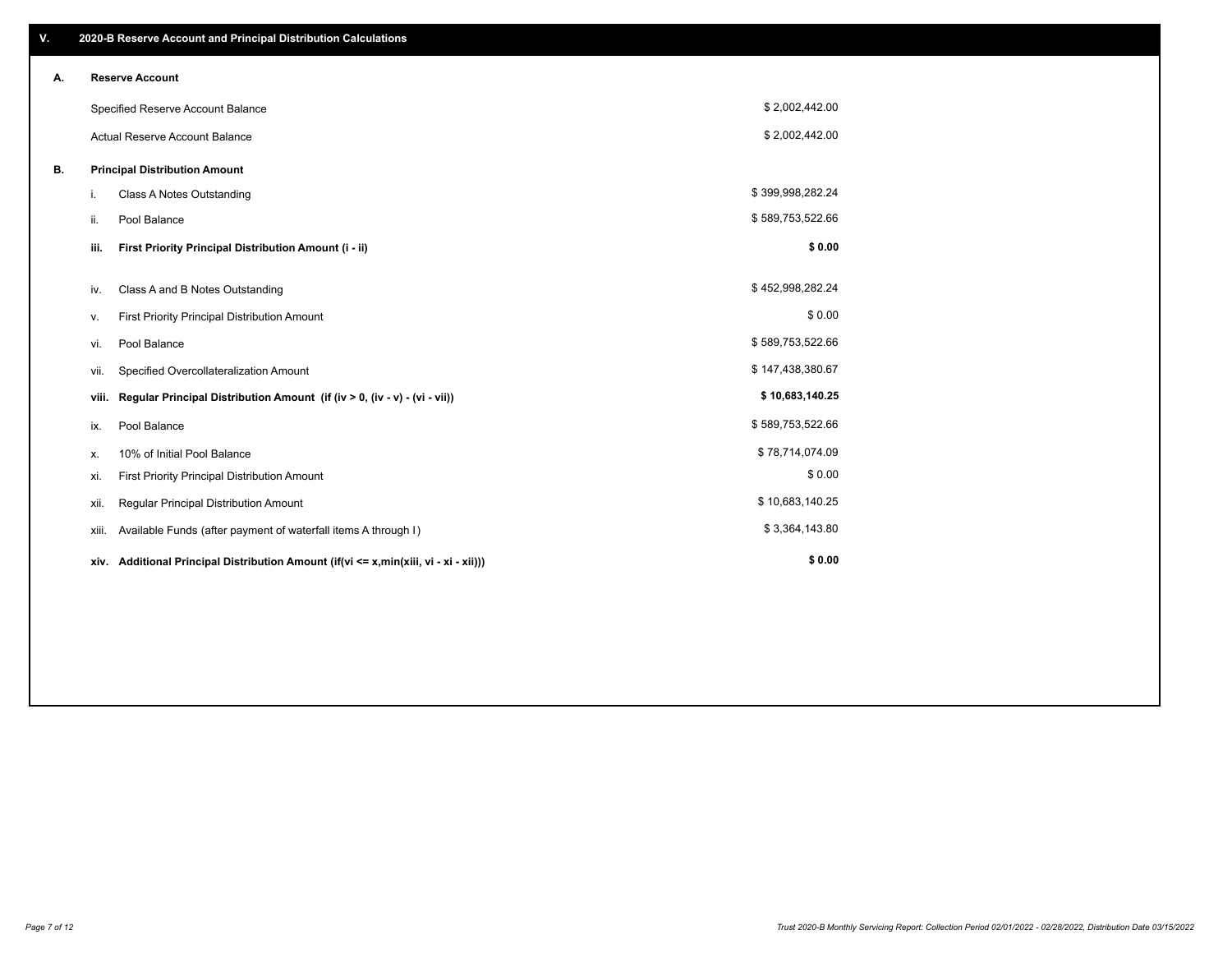|    |                                                         | Paid            | <b>Funds Balance</b> |
|----|---------------------------------------------------------|-----------------|----------------------|
|    | <b>Total Available Funds</b>                            |                 | \$14,983,672.55      |
| A  | <b>Trustee Fees</b>                                     | \$0.00          | \$14,983,672.55      |
| В  | <b>Servicing Fees</b>                                   | \$378,495.02    | \$14,605,177.53      |
| C  | i. Administration Fees                                  | \$8,333.00      | \$14,596,844.53      |
|    | ii. Unreimbursed Administrator Advances plus any Unpaid | \$0.00          | \$14,596,844.53      |
| D  | Class A Noteholders Interest Distribution Amount        | \$427,660.48    | \$14,169,184.05      |
| Е  | First Priority Principal Payment                        | \$0.00          | \$14,169,184.05      |
| F. | Class B Noteholders Interest Distribution Amount        | \$121,900.00    | \$14,047,284.05      |
| G  | <b>Reinstatement Reserve Account</b>                    | \$0.00          | \$14,047,284.05      |
| H  | Regular Principal Distribution                          | \$10,683,140.25 | \$3,364,143.80       |
|    | <b>Carryover Servicing Fees</b>                         | \$0.00          | \$3,364,143.80       |
| J  | Additional Principal Distribution Amount                | \$0.00          | \$3,364,143.80       |
| Κ  | Unpaid Expenses of Trustee                              | \$0.00          | \$3,364,143.80       |
| L. | Unpaid Expenses of Administrator                        | \$0.00          | \$3,364,143.80       |
| М  | Remaining Funds to the Residual Certificateholders      | \$3,364,143.80  | \$0.00               |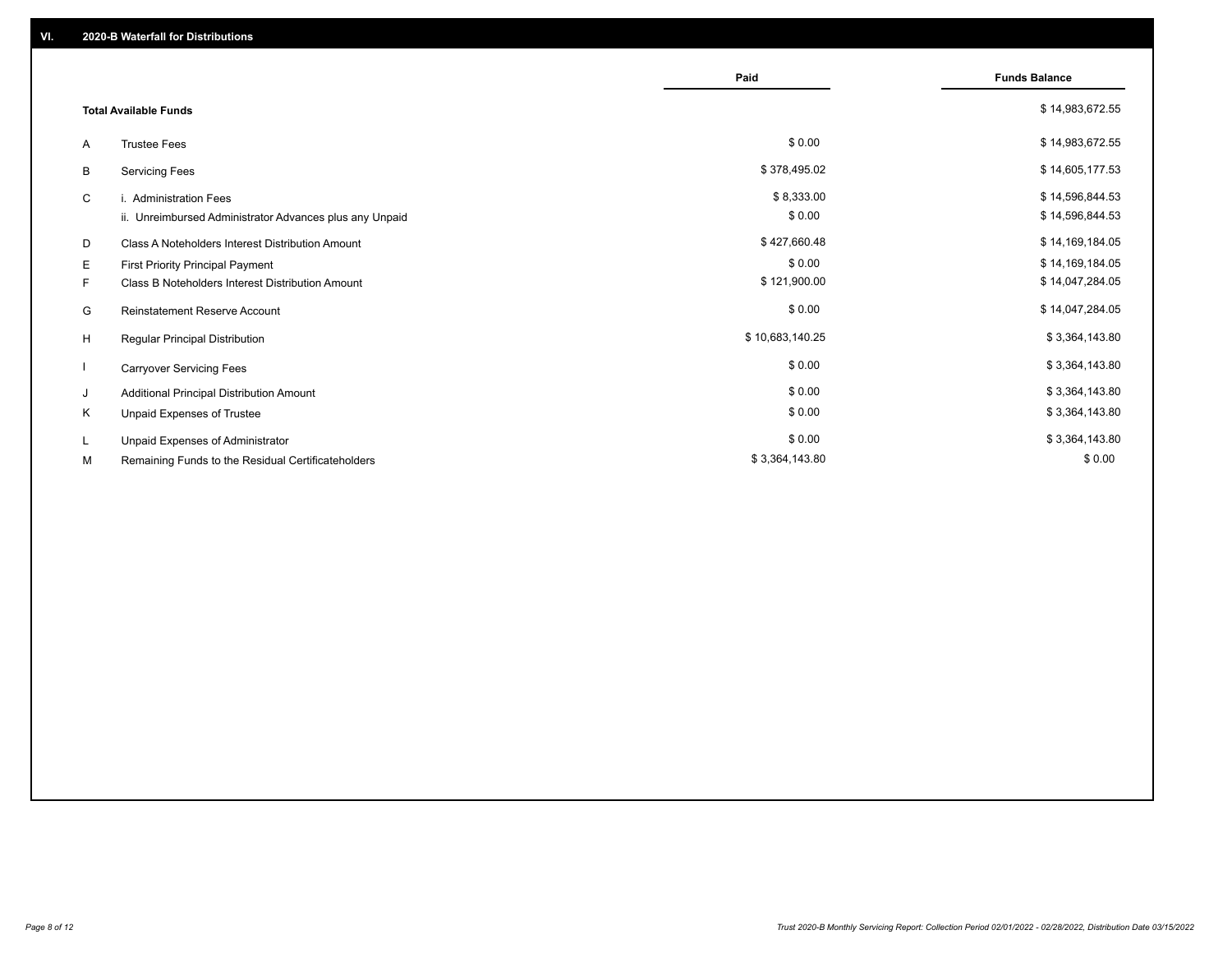| <b>Distribution Amounts</b>                                |                         |                         |                         |
|------------------------------------------------------------|-------------------------|-------------------------|-------------------------|
|                                                            | A <sub>1</sub> A        | A <sub>1</sub> B        | в                       |
| Cusip/Isin                                                 | 78449XAA0               | 78449XAB8               | 78449XAC6               |
| <b>Beginning Balance</b>                                   | \$366,970,901.13        | \$33,027,381.11         | \$53,000,000.00         |
| Index                                                      | <b>FIXED</b>            | <b>LIBOR</b>            | <b>FIXED</b>            |
| Spread/Fixed Rate                                          | 1.29%                   | 1.10%                   | 2.76%                   |
| Record Date (Days Prior to Distribution)                   | 1 NEW YORK BUSINESS DAY | 1 NEW YORK BUSINESS DAY | 1 NEW YORK BUSINESS DAY |
| <b>Accrual Period Begin</b>                                | 2/15/2022               | 2/15/2022               | 2/15/2022               |
| <b>Accrual Period End</b>                                  | 3/15/2022               | 3/15/2022               | 3/15/2022               |
| Daycount Fraction                                          | 0.08333333              | 0.07777778              | 0.08333333              |
| Interest Rate*                                             | 1.29000%                | 1.29114%                | 2.76000%                |
| <b>Accrued Interest Factor</b>                             | 0.001075000             | 0.001004220             | 0.002300000             |
| <b>Current Interest Due</b>                                | \$394,493.72            | \$33,166.76             | \$121,900.00            |
| Interest Shortfall from Prior Period Plus Accrued Interest | $\frac{1}{2}$           | $$ -$                   | $\mathsf{\$}$ -         |
| <b>Total Interest Due</b>                                  | \$394,493.72            | \$33,166.76             | \$121,900.00            |
| <b>Interest Paid</b>                                       | \$394,493.72            | \$33,166.76             | \$121,900.00            |
| <b>Interest Shortfall</b>                                  | $\mathsf{\$}$ -         | $$ -$                   | $$ -$                   |
| <b>Principal Paid</b>                                      | \$9,801,046.10          | \$882,094.15            | $\mathsf{\$}$ -         |
| <b>Ending Principal Balance</b>                            | \$357,169,855.03        | \$32,145,286.96         | \$53,000,000.00         |
| Paydown Factor                                             | 0.016335077             | 0.016335077             | 0.000000000             |
| <b>Ending Balance Factor</b>                               | 0.595283092             | 0.595283092             | 1.000000000             |

\* Pay rates for Current Distribution. For the interest rates applicable to the next distribution date, please see https://www.salliemae.com/about/investors/data/SMBabrate.txt.

**VII. 2020-B Distributions**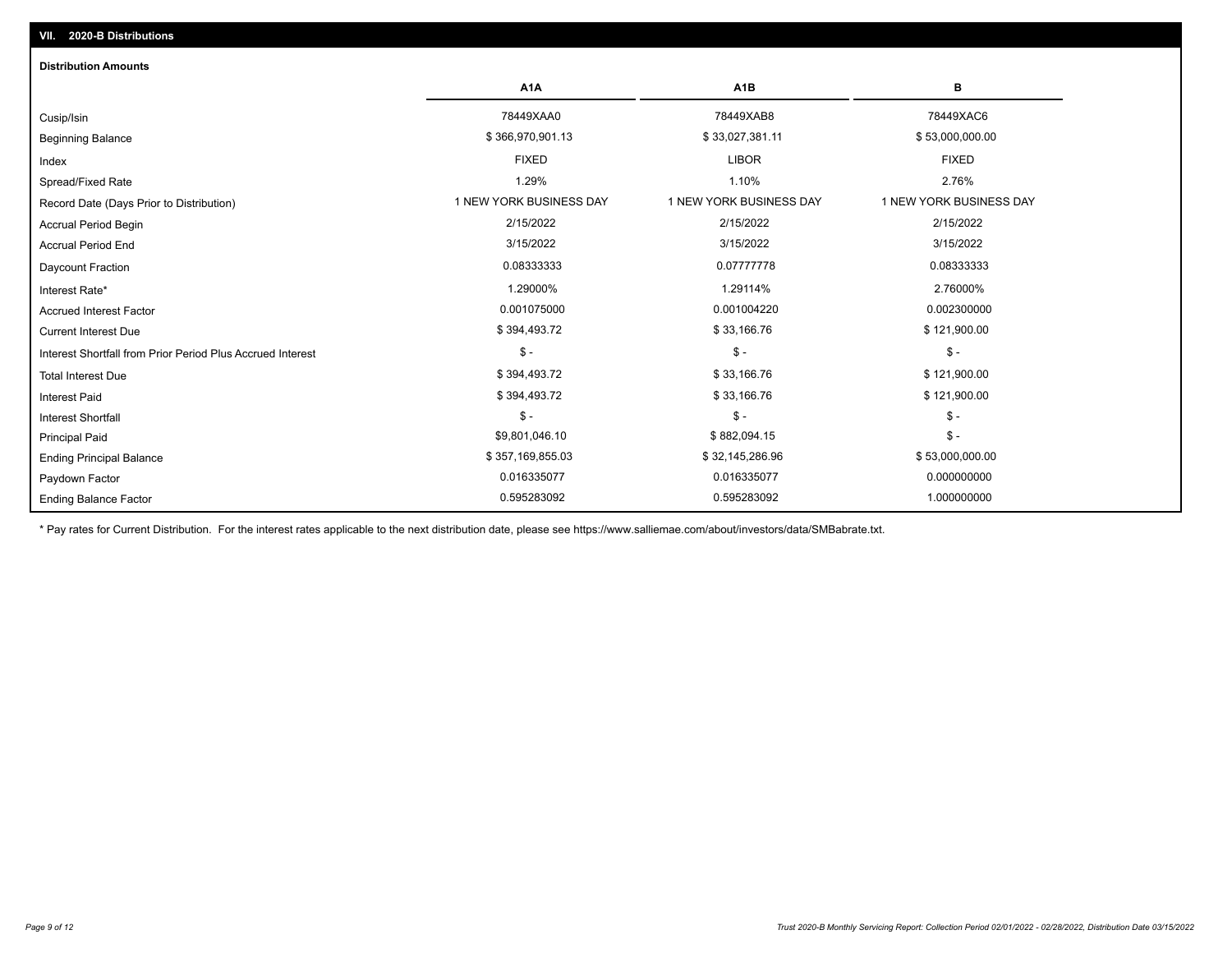## **Since Issued Total CPR**

$$
\text{total cPR} = 1 - \left(\frac{APB}{PPB}\right)^{\left(\frac{12}{MSC}\right)}
$$

APB = Actual period-end Pool Balance PPB = Projected period-end Pool Balance assuming no prepayments and no defaults Pool Balance = Sum(Principal Balance + Interest Accrued to Capitalize Balance) MSC = Months Since Cut-Off

I J Ι

#### **Since-Issued Total Constant Prepayment Rate (CPR)**

Since-Issued Total CPR measures prepayments, both voluntary and involuntary, for a trust student loan pool over the life of a transaction. For each trust distribution, the actual month-end pool balance is compared against a month-end pool balance originally projected at issuance assuming no prepayments and defaults. For purposes of Since- Issued Total CPR calculations, projected period end pool balance assumes in-school status loans have up to a six month grace period before moving to repayment, grace status loans remain in grace status until their status end date and then to move to full principal and interest repayment, loans subject to interim interest or fixed payments during their in-school and grace period continue paying interim interest or fixed payments until full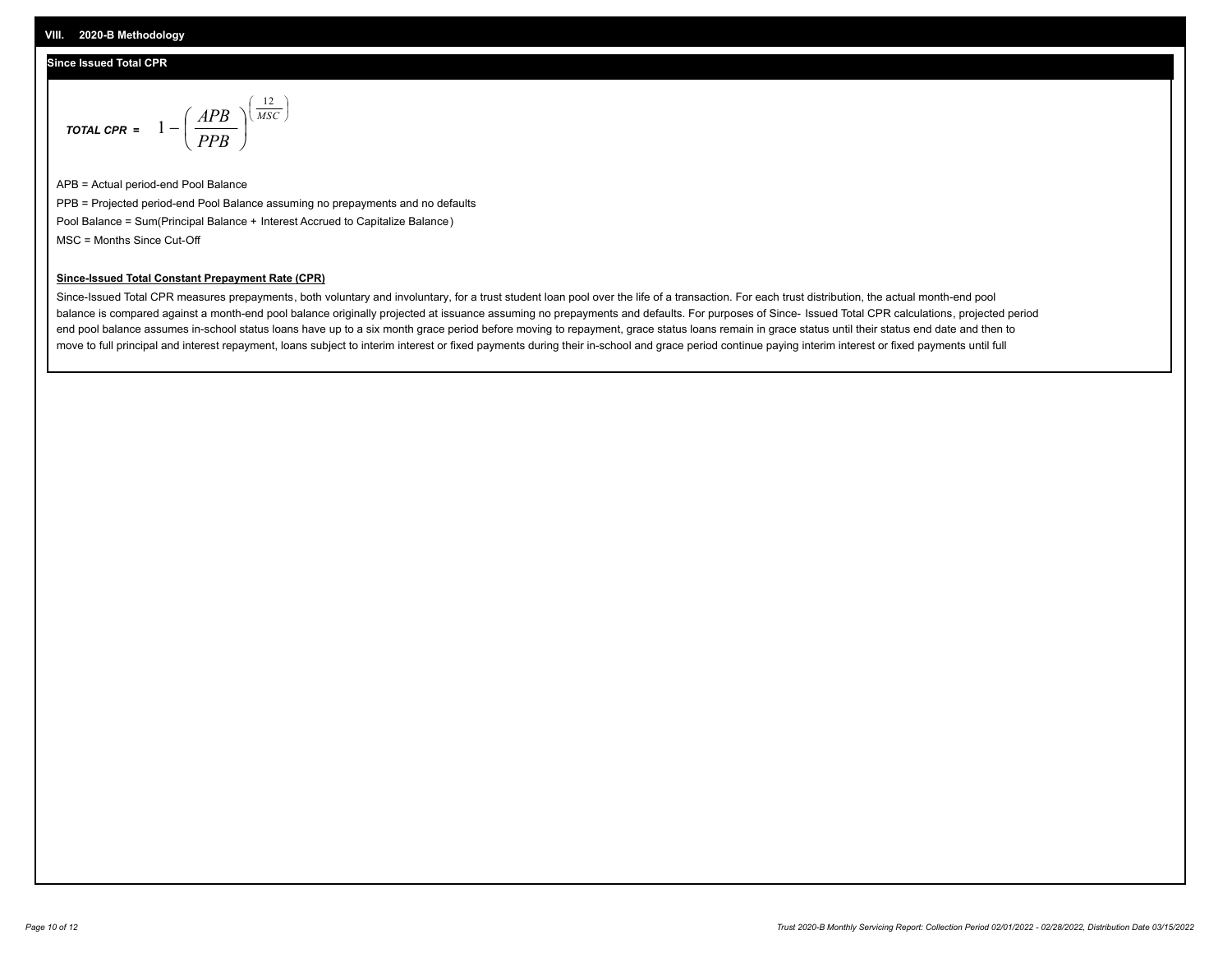## **EU RISK RETENTION**

As of the date of this report, Sallie Mae Bank confirms that (i) it retains, through its ownership of the Depositor (its wholly-owned subsidiary), a material net economic interest of not less than 5% of the aggregate principal balance of the Trust Student Loans in accordance with the EU Retention Rules ; (ii) the retained interest is held via ownership of the R Certificate; and (iii) the retained interest is not subject to any credit risk mitigation, any short position or any other credit risk hedge and has not been sold except as permitted by the EU Retention Rules.